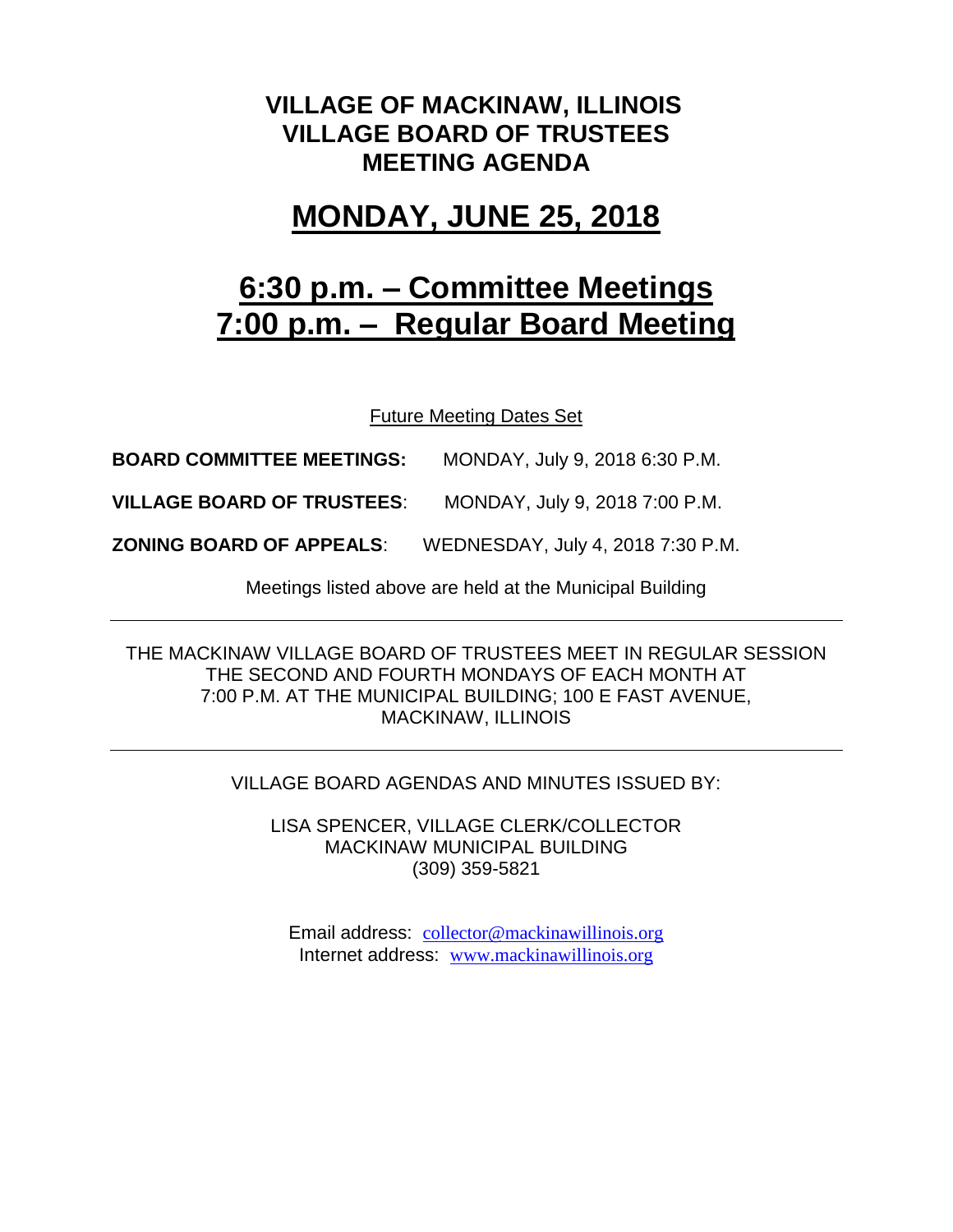### **VILLAGE OF MACKINAW, ILLINOIS VILLAGE BOARD OF TRUSTEES COMMITTEE MEETINGS AGENDA**

## **MONDAY – JUNE 25, 2018 6:30 P.M.**

**I. FINANCE COMMITTEE – Candy Haynes and Carolyn Elmore**

**Approval of minutes Operating budget Employee health insurance Public Comment/New Business**

#### **II. BEAUTIFICATION AND PARKS COMMITTEE – Josh Schmidgall Approval of minutes Public Comment/New Business**

### **III. PUBLIC WORKS COMMITTEE – Mark Morman and Jerry Peterson**

**Approval of minutes Public Comment/New Business**

#### **IV. POLICE COMMITTEE – Craig Friend and Kraig Kamp**

**Approval of minutes Public Comment/New Business**

### **V. ZONING COMMITTEE – Kraig Kamp**

**Approval of minutes Public Comment/New Business**

#### **VI. ADJOURNMENT**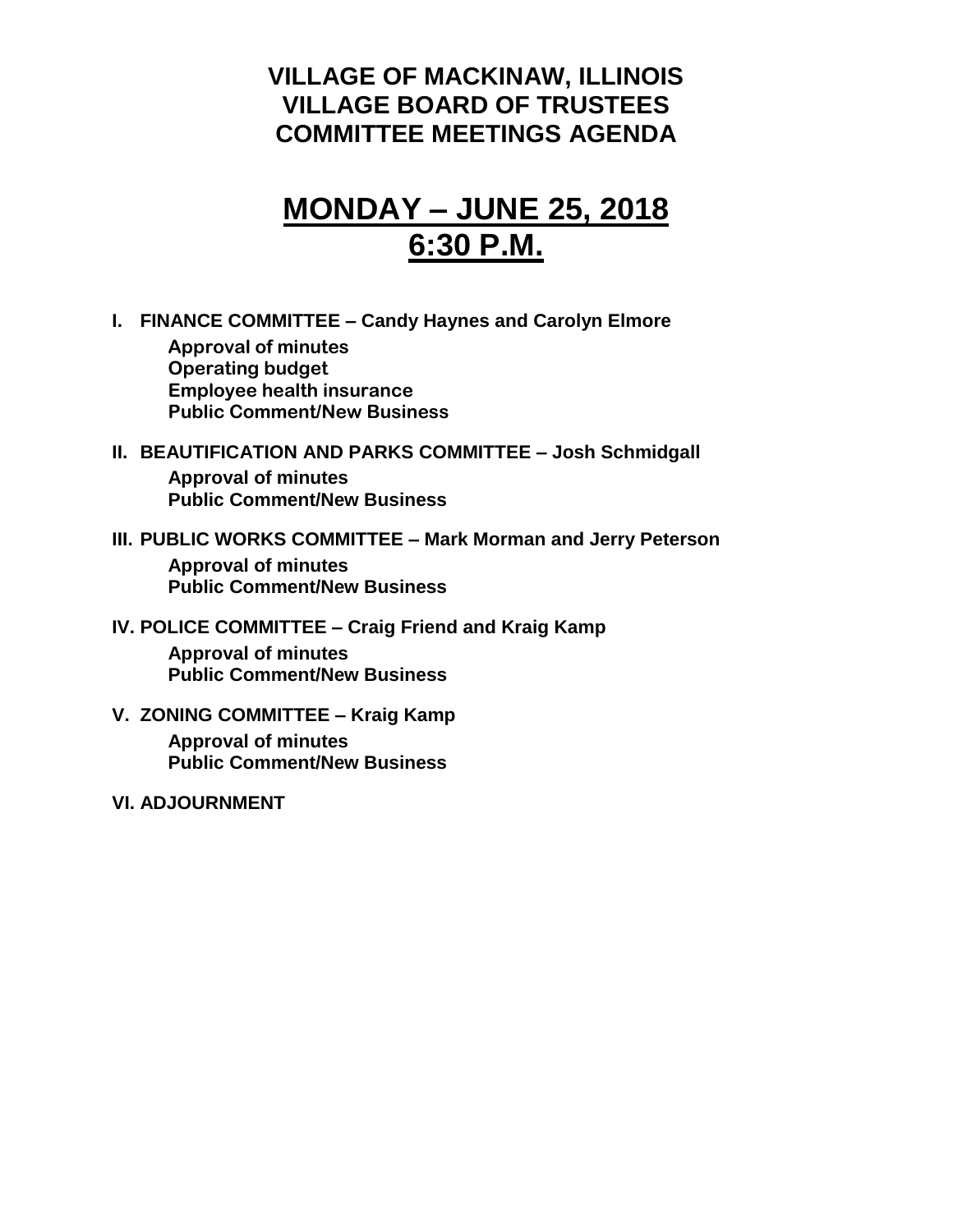## **VILLAGE OF MACKINAW, ILLINOIS VILLAGE BOARD OF TRUSTEES MEETING AGENDA MONDAY – JUNE 11, 2018 7:00 P.M.**

#### **I. CALL TO ORDER BY VILLAGE PRESIDENT**

- **I. PLEDGE OF ALLEGIANCE**
- **II. ROLL CALL**
- **III. CONSENT AGENDA ITEMS** 
	- **a. Approval of June 11, 2018 regular meeting minutes**
	- **b. Approval of Public Works department reports**
	- **c. Approval of Police department report**
	- **d. Approval of recurring disbursements**
	- **e. Approval of finance packet**

#### **IV. PUBLIC COMMENT**

**1. 7:05 p.m. Annexation Hearing for 107 Leopold St.**

#### **V. DEPARTMENT REPORTS**

- **a. Police Chief's report**
	- **1. St. Jude Run**
- **b. Public Works Manager's report**
- **c. Collector's report**
	- **1. Non-recurring bills**